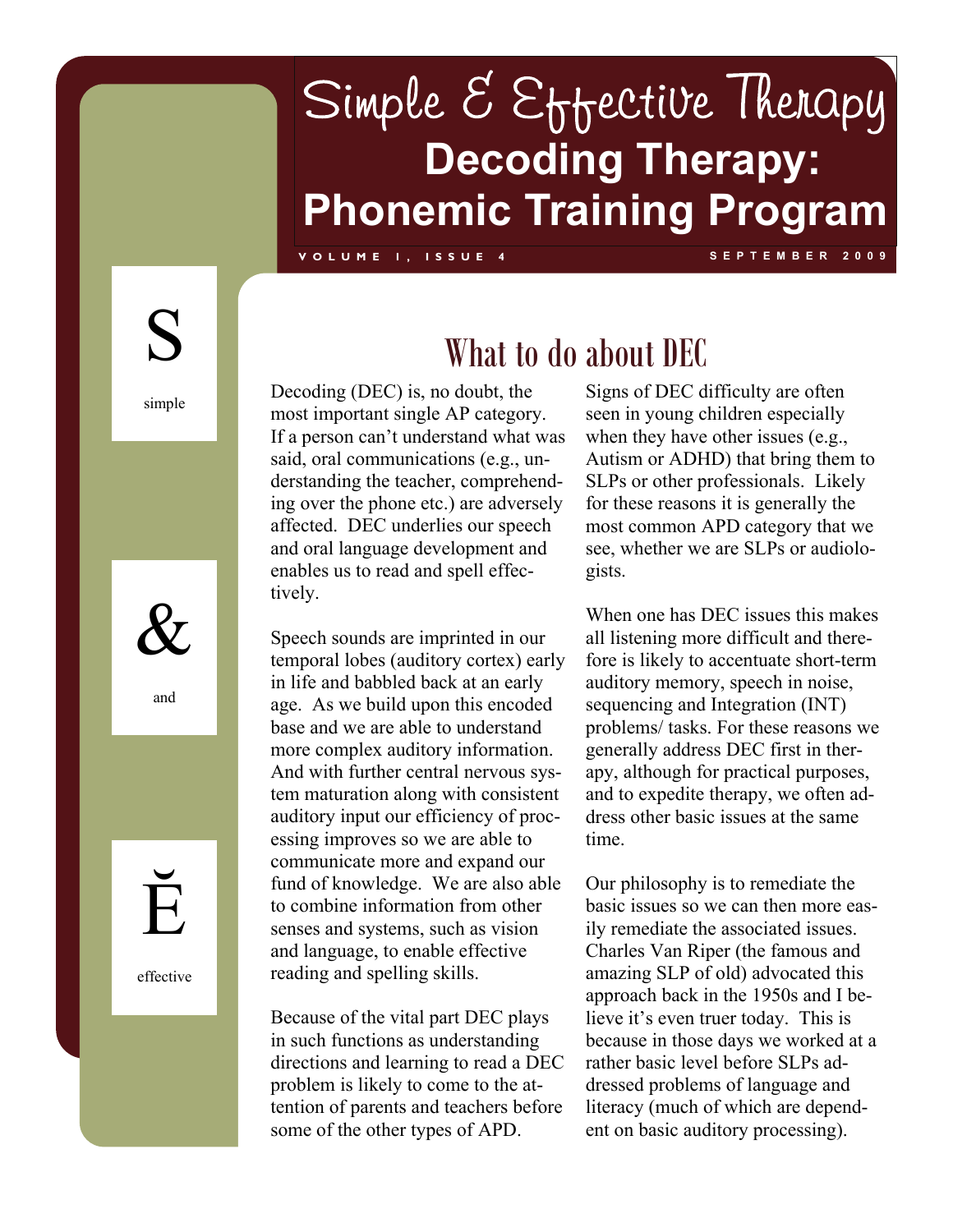**PAGE 2** 

## Phonemic Training Program (PTP)

Many of you are already familiar with PTP or are even using this approach. It is so simple and so effective in retraining the brain that it can help those with vague or inaccurate information encoded in their temporal lobes. Because it is so basic and can be used with very young children as well as severely mentally challenged individuals (and many others with severe DEC deficits.) It is a perfect approach with which to begin. However it does take a little time to become facile with it (as noted by Kris Ericson in a recent posting on the Simple and Effective Therapy website).



apple

I get my PTP cards as well as Focus and Itch cards from a graphic artist (Denise Dian  $\le$ denisediandisigns@sbcglob al.net>). She will be happy to make up a copy for each or any of these decks at a reasonable price.

### Which sounds to teach and when

We would like to clarify or correct the concepts stored in the auditory cortex for the sounds of our language that may be vague, distorted or overlap with other sounds? The general procedure is to teach 4 sounds per session (or per week) so

as not to overload individuals who have DEC problems. The 4 sounds should not pose a discrimination challenge with one another either auditorily or visually (if possible). However, because the sounds that are trained in the first session are,

for the most part are reinforced throughout the ther-apy, we start with the ones which are among the most problematic. Some of the common early sounds are presented in this order: /d/, short-e, / l/ and /m/ at the first session.

## Equipment and materials

The only equipment needed for PTP is:

- a) perhaps an hoop (such as seen on the cover of my therapy book) with fabric attached or any other de-vice to obscure just the view of the patient and
- b) a deck of cards with the letters symbolizing the sounds to be trained.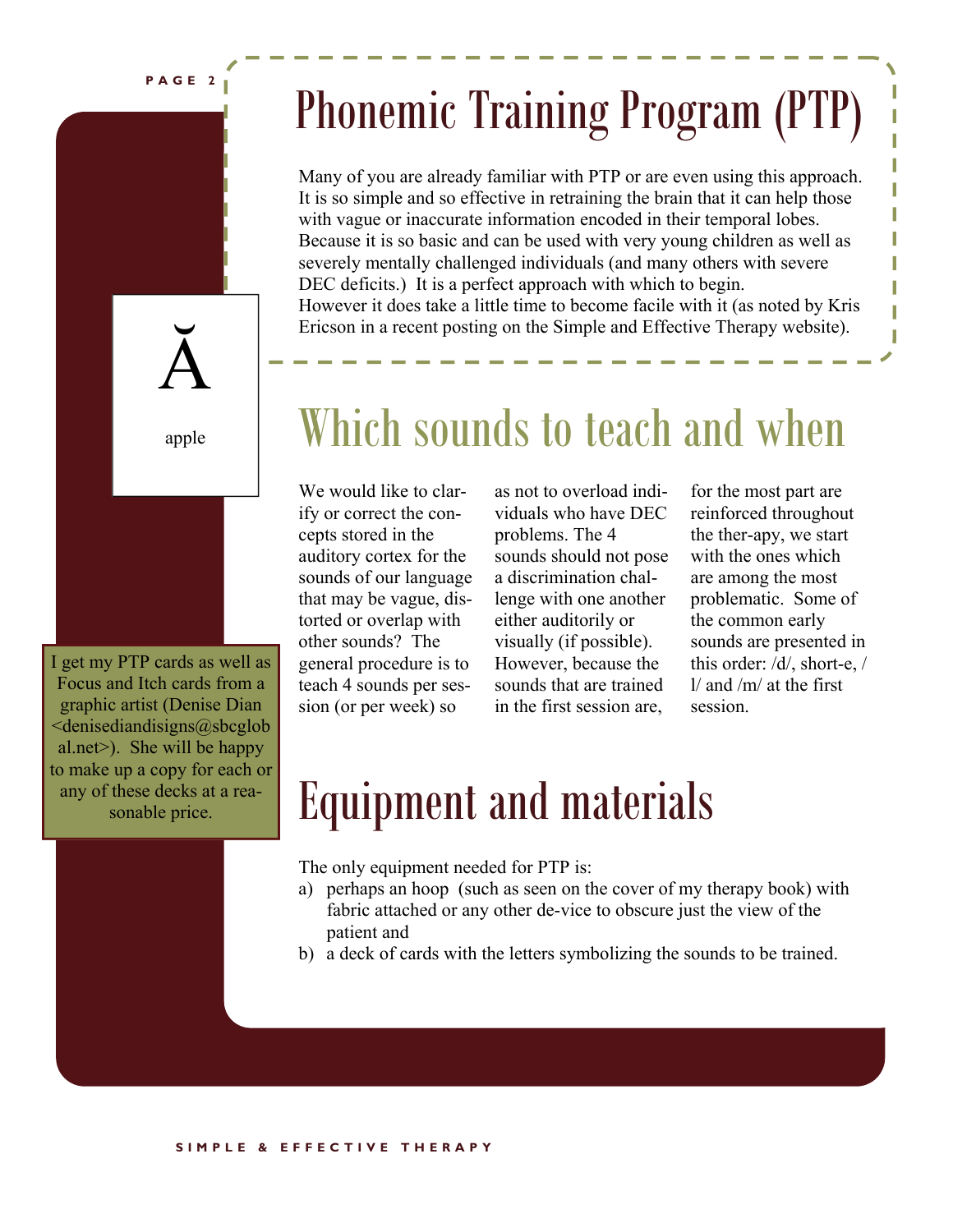I I

I I

T

I

ı

T

I

T

I I

I

# The three PTP steps

For practical purposes the 3 steps are generally presented in the following order: **Brief Review, General Review and Introduction Without Bias** (IWB). However, we only have one step the first session and 2 the second, so they don't follow the usual order. The regular sequence we start to use in the third session. In the first session start with IWB (it's the only one), for the second session there is a Brief Review of the previous 4 and then **IWB.** 

#### **Introduction Without**

I

I

I

I

I

I

I

I

I

I

I I I **Bias** (IWB): Tell the person that you will be saying a sound a few times but they are not to say anything. With visual cues obscured by the hoop, clearly say /d…d……d/. Without the hoop and showing the card with 'D' on it, indicate, "That was the /d/ sound that you hear in words like day, dog and had." Then ex-plain that every time you say the /d/ sound they should point to this card. Say /d/ and the person points; then repeat a few times. Now introduce foils. "What if I said /s/, there is no /s/ card showing so I want you to point over here (over to one side) to let me know that I didn't fool you". Then give the / d/ again and after the person points give an obvious foil to train that response. A foil is to force the person to listen to all the sounds but is not meant to be a close contrast to the sounds that are showing. Now take away the D-card and introduce the next sound. Further instruct-tion is not needed except you can say

"Listen" and then put up the hoop and say the next sound (e.g., short-e). After pointing a few times we are ready for Discrimination of the first 2 sounds. Bring back the Dcard and have both cards showing. Say one sound and have the person point and then the other. Take away the 2 cards and train the third as before and the Discrimination of the first 3 sounds. You may wish to throw in a foil about this time. Teach the fourth sound and then contrast.

**Brief Review** (BR): At the next session you should start off with a BR of the four sounds from the first lesion in the same order as before. There is usually no need to mention words with the sound. Remove the cards. For this second session we now introduce the four new sounds using IWB as the last step as before as we want to solidify the sounds they know before bringing in new material.

#### **General Review** (GR):

This is always given after the IWB step and unlike the 2 previous steps this contains all of the sounds that were previously in BR. So the third week we start the GR and generally add four sounds each week after that. When there are about 20 sounds in GR start to take out about 2 to 4 easy sounds a week to keep the most important ones but not have too many cards/ sound. In GR we do not have the cards in any particular order (basically mixed up randomly). Take the first 4 cards and spread them out all at once in front of the person and do the Discrimination task. When done just slide them back toward yourself so they are out of play and put down the next 4 cards. When they are discriminated bring back the first 4 so they are in 2 rows and discriminate all 8. Then retire the first 4 cards and pull back the second 4. Now put out the next 4 cards and so on. In this way the GR is with 4 cards and then 8, then 4 and 8 again etc.